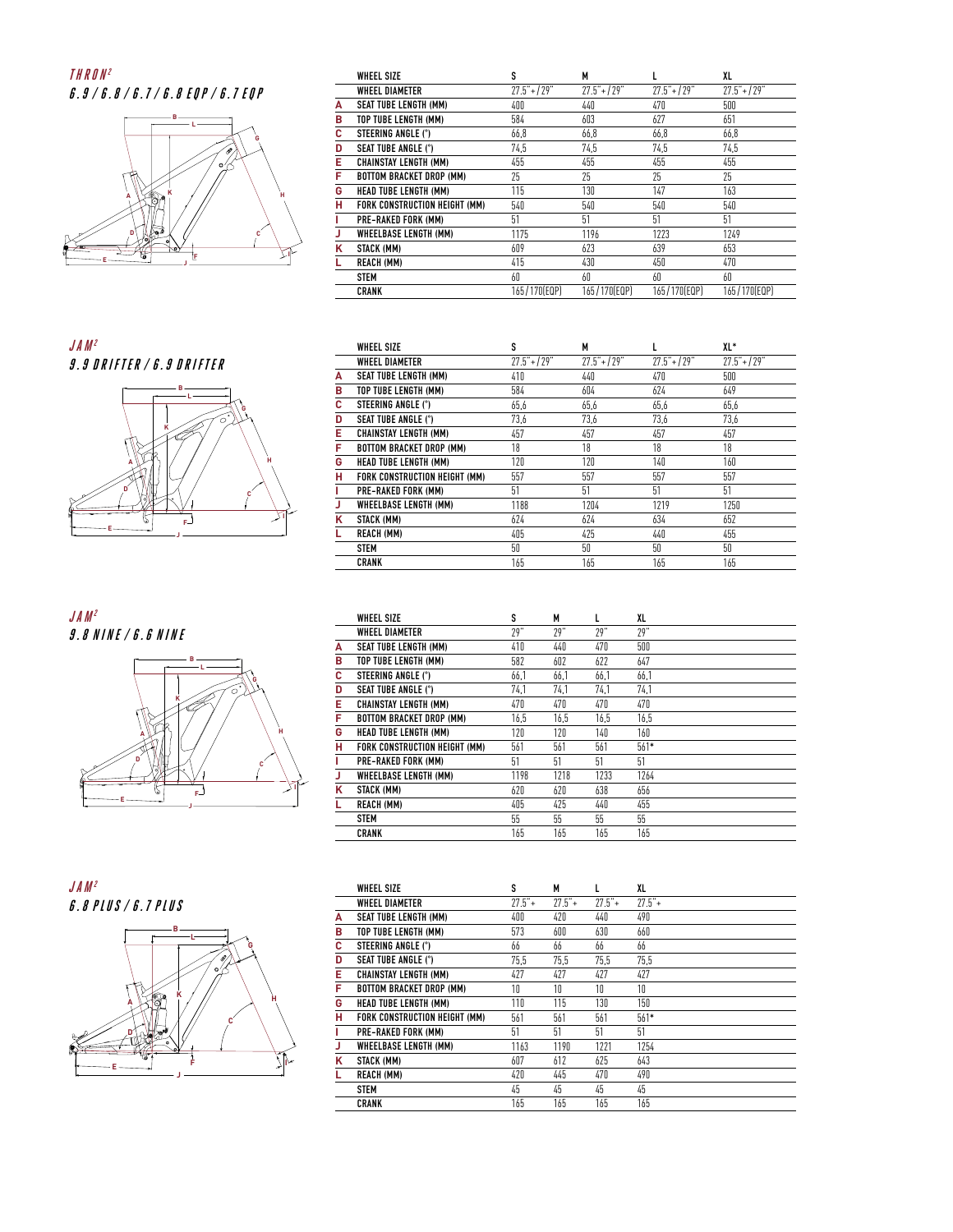## **JAM 2 6.8 NINE /6.7 NINE**



|   | <b>WHEEL SIZE</b>               | s    | М    | L    | XL   |  |
|---|---------------------------------|------|------|------|------|--|
|   | <b><i>WHEEL DIAMETER</i></b>    | 79"  | 79"  | 79"  | 79"  |  |
| А | <b>SEAT TUBE LENGTH (MM)</b>    | 400  | 420  | 440  | 490  |  |
| В | TOP TUBE LENGTH (MM)            | 565  | 592  | 622  | 652  |  |
| c | STEERING ANGLE (°)              | 65,5 | 65,5 | 65.5 | 65,5 |  |
| D | <b>SEAT TUBE ANGLE (°)</b>      | 75   | 75   | 75   | 75   |  |
| E | <b>CHAINSTAY LENGTH (MM)</b>    | 447  | 447  | 447  | 447  |  |
| F | <b>BOTTOM BRACKET DROP (MM)</b> | 19.5 | 19.5 | 19.5 | 19.5 |  |
| G | <b>HEAD TUBE LENGTH (MM)</b>    | 110  | 115  | 130  | 150  |  |
| H | FORK CONSTRUCTION HEIGHT (MM)   | 561  | 561  | 561  | 561  |  |
|   | <b>PRE-RAKED FORK (MM)</b>      | 51   | 51   | 51   | 51   |  |
| J | <b>WHEELBASE LENGTH (MM)</b>    | 1183 | 1210 | 1241 | 1274 |  |
| κ | STACK (MM)                      | 607  | 612  | 625  | 643  |  |
| L | <b>REACH (MM)</b>               | 412  | 437  | 462  | 487  |  |
|   | <b>STEM</b>                     | 45   | 45   | 45   | 45   |  |
|   | <b>CRANK</b>                    | 165  | 165  | 165  | 165  |  |

**B L G H F K C A D JAM 2 6.6 PLUS** 

**J**

**I**

**E**

**E**

| <b>FOCUS SAM<sup>2</sup></b><br>6.8/6.7 |
|-----------------------------------------|
| в<br>Ġ<br>O<br>κ<br>H                   |
| n<br>Ī                                  |

**J**

|   | <b>WHEEL SIZE</b>               | s        | М        |          | XL       |
|---|---------------------------------|----------|----------|----------|----------|
|   | WHEEL DIAMETER                  | $77.5"+$ | $77.5"+$ | $77.5"+$ | $77.5"+$ |
| A | <b>SEAT TUBE LENGTH (MM)</b>    | 410      | 440      | 470      | 500      |
| в | TOP TUBE LENGTH (MM)            | 582      | 602      | 622      | 647      |
| с | STEERING ANGLE (°)              | 66.1     | 66.1     | 66.1     | 66.1     |
| D | <b>SEAT TUBE ANGLE (°)</b>      | 74.1     | 74.1     | 74.1     | 74,1     |
| Е | <b>CHAINSTAY LENGTH (MM)</b>    | 457      | 457      | 457      | 457      |
| F | <b>BOTTOM BRACKET DROP (MM)</b> | 16.5     | 16.5     | 16.5     | 16.5     |
| G | <b>HEAD TUBE LENGTH (MM)</b>    | 120      | 120      | 140      | 160      |
| н | FORK CONSTRUCTION HEIGHT (MM)   | 561      | 561      | 561      | $561*$   |
| L | <b>PRE-RAKED FORK (MM)</b>      | 51       | 51       | 51       | 51       |
| J | <b>WHEELBASE LENGTH (MM)</b>    | 1185     | 1205     | 1218     | 1251     |
| ĸ | STACK (MM)                      | 620      | 620      | 638      | 656      |
| L | <b>REACH (MM)</b>               | 405      | 425      | 440      | 455      |
|   | <b>STEM</b>                     | 55       | 55       | 55       | 55       |
|   | <b>CRANK</b>                    | 165      | 165      | 165      | 165      |
|   |                                 |          |          |          |          |

|   | <b>WHEEL SIZE</b>               | S     | М     | L     |
|---|---------------------------------|-------|-------|-------|
|   | WHEEL DIAMETER                  | 27.5" | 77.5" | 27.5" |
| A | <b>SEAT TUBE LENGTH (MM)</b>    | 420   | 440   | 480   |
| в | TOP TUBE LENGTH (MM)            | 585   | 604   | 624   |
| с | STEERING ANGLE (°)              | 65    | 65    | 65    |
| D | <b>SEAT TUBE ANGLE (°)</b>      | 75    | 75    | 75    |
| Е | <b>CHAINSTAY LENGTH (MM)</b>    | 455   | 455   | 455   |
| F | <b>BOTTOM BRACKET DROP (MM)</b> | 12    | 12    | 12    |
| G | <b>HEAD TUBE LENGTH (MM)</b>    | 118   | 118   | 138   |
| н | FORK CONSTRUCTION HEIGHT (MM)   | 562   | 562   | 562   |
|   | <b>PRE-RAKED FORK (MM)</b>      | 47    | 47    | 47    |
| J | <b>WHEELBASE LENGTH (MM)</b>    | 1196  | 1217  | 1240  |
| κ | STACK (MM)                      | 607   | 607   | 625   |
|   | <b>REACH (MM)</b>               | 475   | 440   | 455   |
|   | <b>STEM</b>                     | 40    | 40    | 40    |
|   | <b>CRANK</b>                    | 165   | 165   | 165   |



|   | <b>WHEEL SIZE</b>               | s    | М    | L    |  |
|---|---------------------------------|------|------|------|--|
|   | WHEEL DIAMETER                  | 79"  | 79"  | 79"  |  |
| A | <b>SEAT TUBE LENGTH (MM)</b>    | 420  | 460  | 500  |  |
| в | TOP TUBE LENGTH (MM)            | 592  | 608  | 629  |  |
| с | STEERING ANGLE (°)              | 69,8 | 69,8 | 69,8 |  |
| D | <b>SEAT TUBE ANGLE (°)</b>      | 74.5 | 74.5 | 74.5 |  |
| Е | <b>CHAINSTAY LENGTH (MM)</b>    | 454  | 454  | 454  |  |
| F | <b>BOTTOM BRACKET DROP (MM)</b> | 68   | 68   | 68   |  |
| G | <b>HEAD TUBE LENGTH (MM)</b>    | 104  | 107  | 130  |  |
| н | FORK CONSTRUCTION HEIGHT (MM)   | 501  | 501  | 501  |  |
| L | PRE-RAKED FORK (MM)             | 44   | 44   | 44   |  |
| J | <b>WHEELBASE LENGTH (MM)</b>    | 1100 | 1116 | 1139 |  |
| κ | STACK (MM)                      | 620  | 623  | 644  |  |
| L | <b>REACH (MM)</b>               | 420  | 435  | 450  |  |
|   | <b>STEM</b>                     | 90   | 90   | 90   |  |
|   | <b>CRANK</b>                    | 175  | 175  | 175  |  |